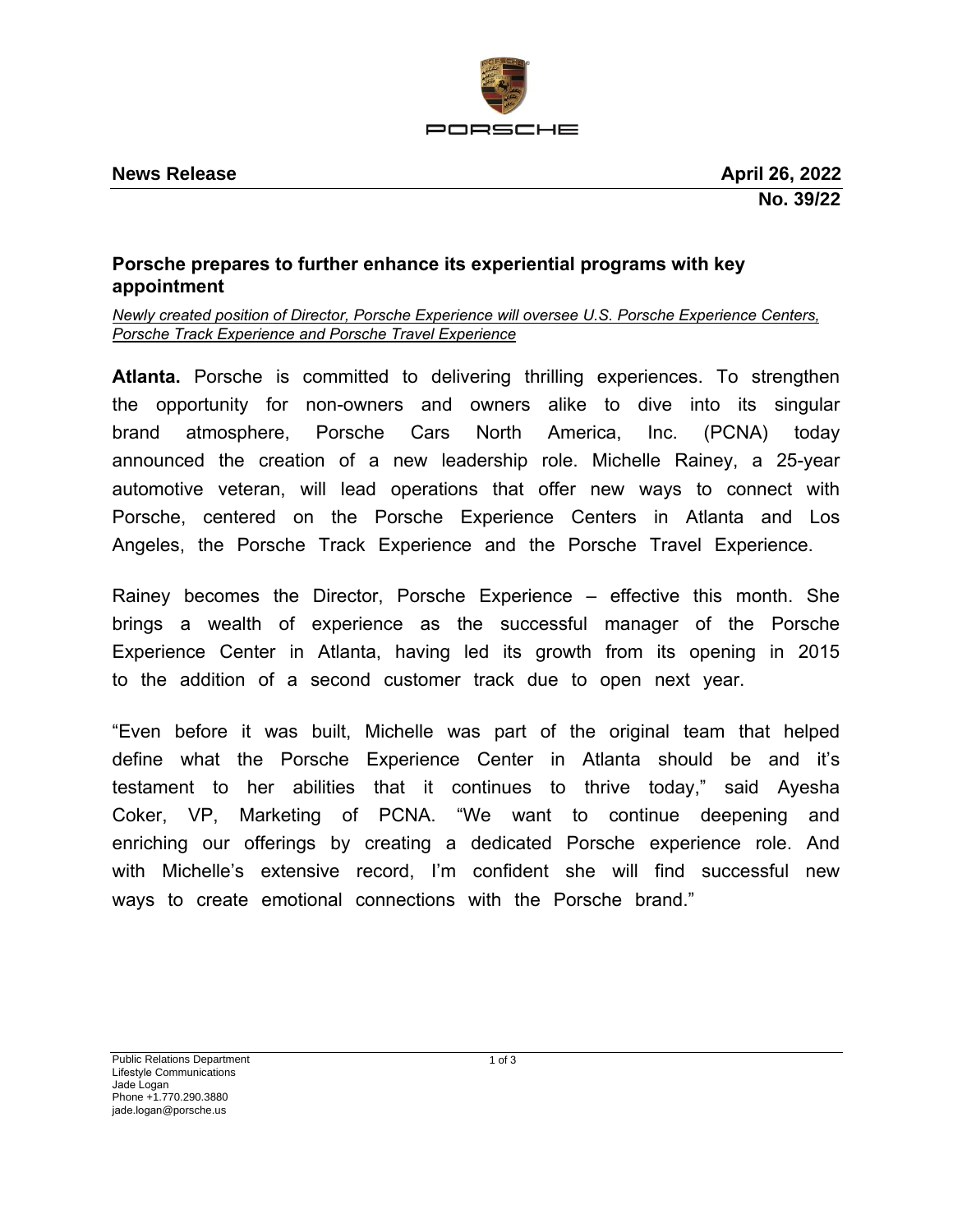

## **News Release April 26, 2022**

**No. 39/22**

The two U.S. Porsche Experience Centers (PECs) offer an in-depth brand immersion where existing customers and new fans can drive on track, dine, and shop for accessories, while also taking in Porsche heritage or just grabbing a coffee by the track. The sites also serve as unique venues for weddings, corporate outings, birthday parties and other large events.

With over a half million visitors since opening in 2015 in Atlanta and 2016 in LA, over half of the guests are new to the brand and do not currently own a Porsche. Yet, getting behind the wheel of a Porsche often proves to be a transformational experience – and after driving the centers' tracks, 80 percent of non-owners say they are likely to buy one.

To build upon this success, Rainey will be charged with bringing new and appealing programs to guests, like the recently launched 911 GT3 v. 718 Cayman GT4 90-minute driving experience and the PEC Atlanta's Overdrive offering, which is designed to give drivers an additional 30 minutes behind the wheel of a Porsche sports car.

Parallel to the PECs, PCNA also offers one to four day instructional courses at its Porsche Track Experience (PTX) facility at Barber Motorsports Park in Birmingham, Alabama. The main attraction is a 2.38-mile, FIA-certified grade 2 circuit with 16 corners and more than 80 feet of elevation change, making for an exhilarating experience in the latest Porsche sports cars. Courses range from introductory to advanced racing curriculums, including the Masters RSR, which is accredited for a race licensing. For many guests, their first visit to the PTX piques their interest for more. Returning customers make up nearly 30 percent of entry-level participants, and of those drivers, about 90 percent return for advanced level programs.